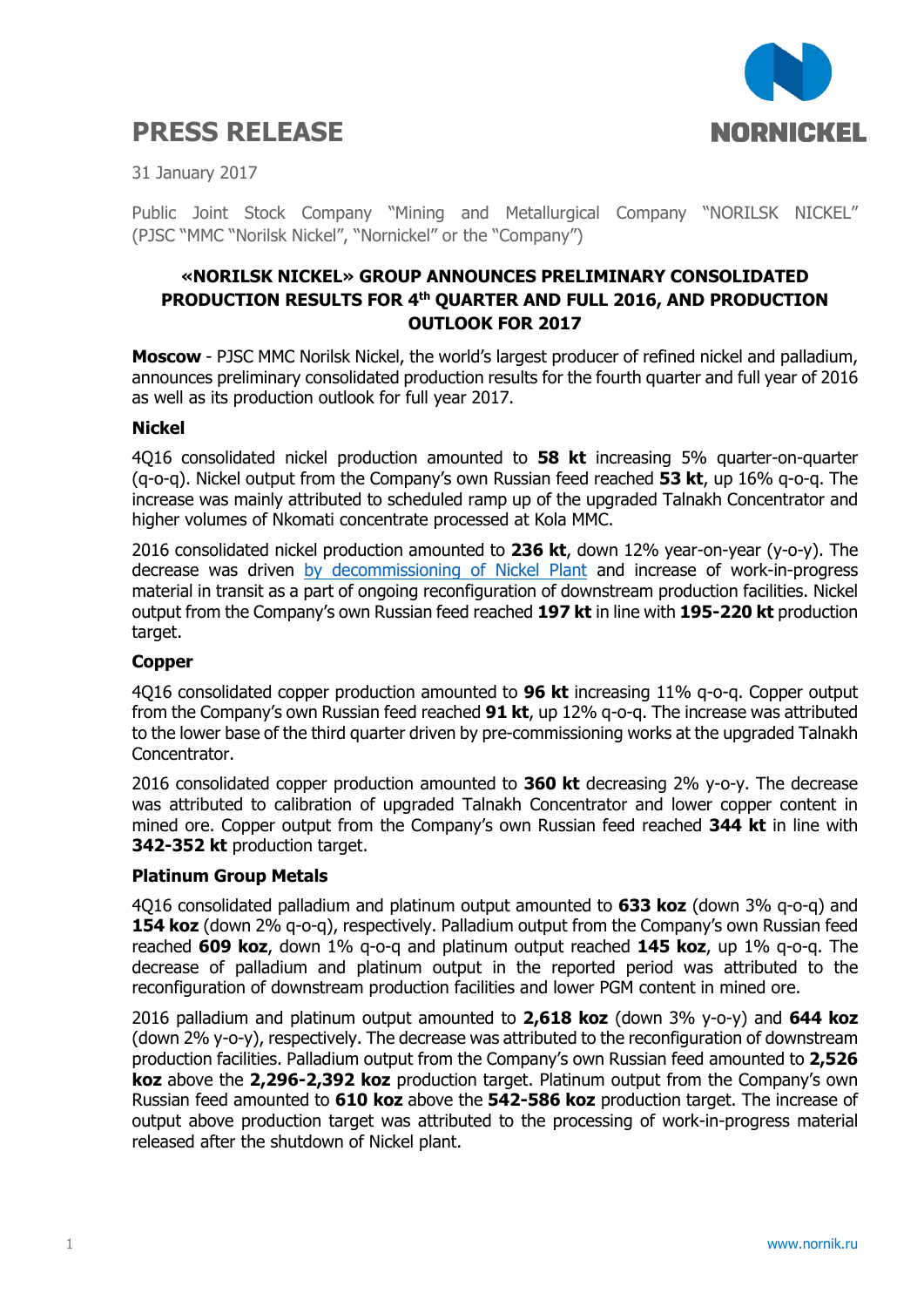#### **Russian operations**

As a result of Nickel plant closure, starting from the 4Q16 all nickel matte produced at Nadezhda Metallurgical Plant has been shipped for processing to Kola MMC and Norilsk Nickel Harjavalta. 4Q16 nickel output at Kola division amounted to **42 kt** increasing 2% compare to nickel output from all Russian assets in 3Q16.

2016 combined nickel production in Russia amounted to **182 kt**, down 18% y-o-y. The decrease was driven [by decommissioning of Nickel Plant](http://www.nornik.ru/en/newsroom/news-and-press-releases/news/production-shutdown-at-nickel-plant) in 3Q16 as a part of ongoing reconfiguration of downstream production facilities.

4Q16 copper output in Russia amounted to **93 kt**, up 11% q-o-q. The increase was attributed to the lower base of the third quarter caused by pre-commissioning works at the upgraded Talnakh Concentrator.

2016 combined coper production in Russia amounted to **351 kt**, down 1% y-o-y. The decrease was driven by calibration of upgraded Talnakh Concentrator and lower copper content in mined ore.

4Q16 palladium and platinum output in Russia decreased to **612 koz** (down 3% q-o-q) and to 147 koz (down 2% q-o-q), respectively.

2016 palladium output in Russian amounted to **2,554 koz** (down 2% y-o-y) and platinum output stayed flat y-o-y at **622 koz**. The decrease of PGM production volumes in 4Q16 and palladium volumes in 2016 was attributed to the reconfiguration of downstream production facilities and lower PGM content in mined ore.

## **Norilsk Nickel Harjavalta (Finland)**

4Q16 nickel production at Norilsk Nickel Harjavalta amounted to **17 kt**, up 13% q-o-q, where nickel output from the Company's own Russian feed more than doubled q-o-q to **12 kt**.

2016 nickel output amounted to **54 kt** increasing 23% y-o-y. The growth was attributed to the increase in processing of Russian feed at Norilsk Nickel Hariavalta as a part of ongoing downstream reconfiguration and additional processing volumes of concentrate purchased from third parties.

4Q16 output of copper at Norilsk Nickel Harjavalta amounted to **3 kt,** up 9% q-o-q. The growth was attributed to the increase in processing of Russian feed at Norilsk Nickel Harjavalta as a part of ongoing downstream reconfiguration.

2016 copper output amounted to **10kt** decreasing 26% y-o-y. The decrease of output was driven by shipment of copper cake for processing to Kola MMC.

4Q16 output of saleable palladium (palladium in copper cake) increased by 11% q-o-q to **21 koz** and output of saleable platinum (platinum in copper cake) stayed flat q-o-q at **7 koz**.

2016 output of palladium and platinum reached **64 koz** (down 18% y-o-y) and **22 koz** (down 33% y-o-y) respectively. The decrease of PGM output was driven by shipment of copper cake for processing to Kola MMC.

| <b>Metals</b> | <b>Volumes</b> |  |  |  |
|---------------|----------------|--|--|--|
| Ni, kt        | 206-211        |  |  |  |
| Cu, kt        | 377-387        |  |  |  |
| Pd, koz       | 2,636-2,732    |  |  |  |
| Pt, koz       | 581-645        |  |  |  |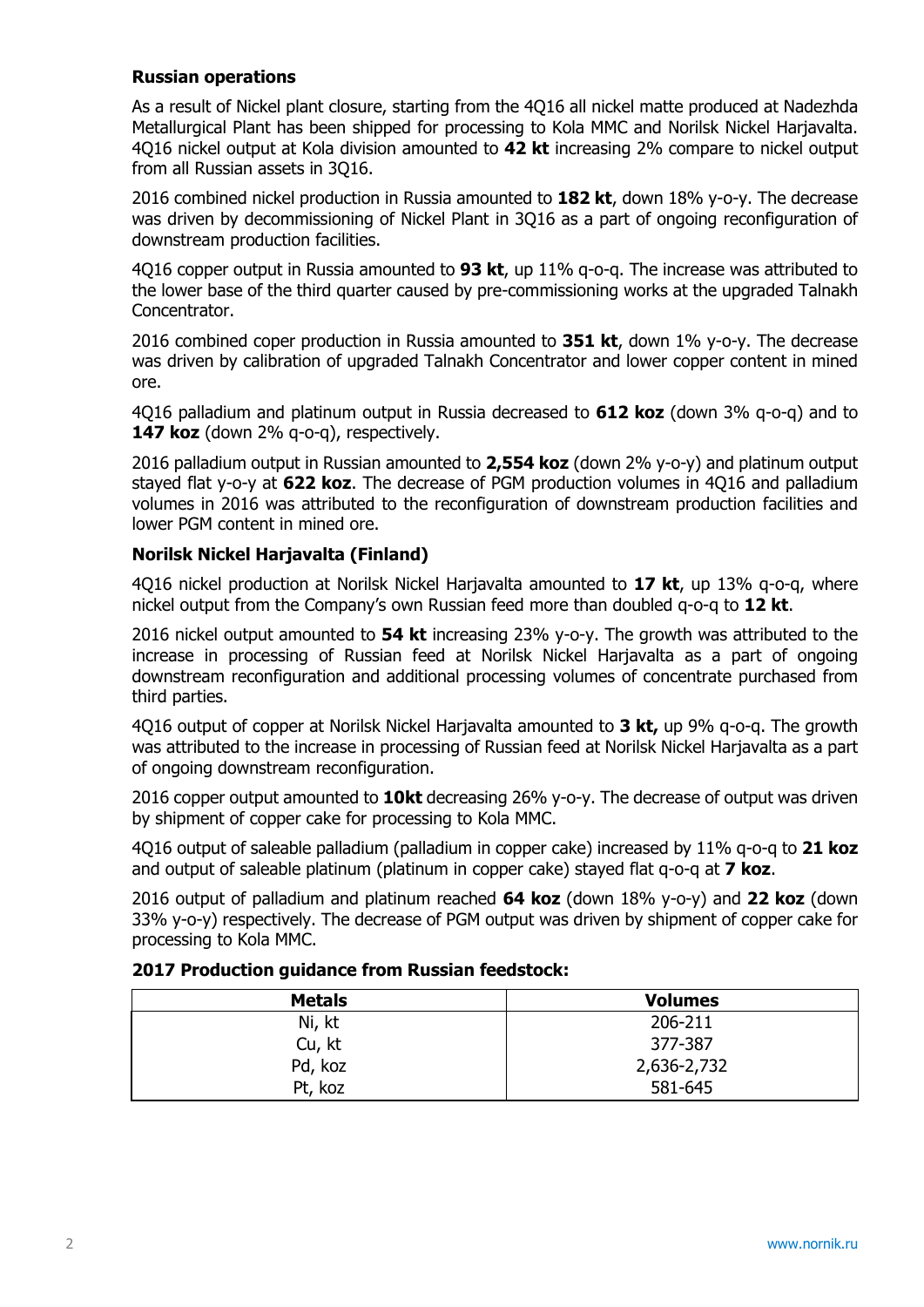| <b>NORILSK NICKEL GROUP SALEABLE METALS</b><br><b>PRODUCTION</b> | <b>4Q</b><br>2016   | 3Q<br>2016 | Q-o-Q,<br>$\frac{1}{2}$ | <b>FY2016</b> | <b>FY2015</b> | Y-o-Y,<br>$\frac{1}{2}$ |  |  |
|------------------------------------------------------------------|---------------------|------------|-------------------------|---------------|---------------|-------------------------|--|--|
| <b>TOTAL METAL PRODUCTION<sup>1</sup></b>                        |                     |            |                         |               |               |                         |  |  |
| Nickel, t                                                        | 58,392              | 55,782     | <b>5%</b>               | 235,749       | 266,406       | $-12%$                  |  |  |
| thereof from own Russian feed                                    | 52,604              | 45,292     | 16%                     | 196,664       | 220,675       | $-11%$                  |  |  |
| Copper, tonnes                                                   | 96,188              | 86,568     | 11%                     | 360,217       | 369,426       | $-2%$                   |  |  |
| thereof from own Russian feed                                    | 91,232              | 81,677     | 12%                     | 344,482       | 352,766       | $-2%$                   |  |  |
| Palladium, koz                                                   | 633                 | 650        | $-3%$                   | 2,618         | 2,689         | $-3%$                   |  |  |
| thereof from own Russian feed                                    | 609                 | 616        | $-1%$                   | 2,526<br>644  | 2,575         | $-2%$<br>$-2%$          |  |  |
| Platinum, koz<br>thereof from own Russian feed                   | 154<br>145          | 157<br>144 | $-2%$<br>1%             | 610           | 656<br>610    | 0%                      |  |  |
| <b>Polar division and Kola MMC (Russia)</b>                      |                     |            |                         |               |               |                         |  |  |
| Nickel, t                                                        | 41,769              | 41,106     | 2%                      | 182,095       | 222,016       | $-18%$                  |  |  |
| Polar division                                                   | 0                   | 6,510      | $-100%$                 | 50,860        | 96,916        | $-48%$                  |  |  |
| Kola division                                                    | 41,769              | 34,596     | 21%                     | 131,235       | 125,100       | 5%                      |  |  |
| thereof from Russian feed                                        | 40,337              | 33,441     | 21%                     | 126,937       | 123,335       | 3%                      |  |  |
| thereof from 3d parties feed                                     | 1,432               | 1,155      | 24%                     | 4,298         | 1,765         | 144%                    |  |  |
| Copper, t                                                        | 92,981              | 83,614     | 11%                     | 350,619       | 355,707       | $-1%$                   |  |  |
| Polar division                                                   | 69,305              | 64,356     | 8%                      | 280,347       | 292,632       | $-4%$                   |  |  |
| Kola division                                                    | 23,676              | 19,258     | 23%                     | 70,272        | 63,075        | 11%                     |  |  |
| thereof from Russian feed                                        | 21,334              | 17,321     | 23%                     | 63,542        | 60,134        | 6%                      |  |  |
| thereof from 3d parties feed                                     | 2,342               | 1,937      | 21%                     | 6,730         | 2,941         | 129%                    |  |  |
| Palladium, koz                                                   | 612                 | 631        | $-3%$                   | 2,554         | 2,606         | $-2%$                   |  |  |
| Polar division                                                   | 367                 | 435        | $-16%$                  | 1,703         | 1,935         | $-12%$                  |  |  |
| Kola division                                                    | 245                 | 196        | 25%                     | 851           | 671           | 27%                     |  |  |
| thereof from Russian feed                                        | 234                 | 181        | 29%                     | 815           | 640           | 27%                     |  |  |
| thereof from 3d parties feed                                     | 11                  | 15         | $-27%$                  | 36            | 31            | 16%                     |  |  |
| Platinum, koz                                                    | 147                 | 150        | $-2%$                   | 622           | 622           | 0%                      |  |  |
| Polar division                                                   | 97                  | 108        | $-10%$                  | 449           | 488           | $-8%$                   |  |  |
| Kola division                                                    | 50                  | 42         | 19%                     | 173           | 134           | 29%                     |  |  |
| thereof from Russian feed                                        | 46                  | 36         | 28%                     | 159           | 122           | 30%                     |  |  |
| thereof from 3d parties feed                                     | 4                   | 6          | $-33%$                  | 14            | 12            | 13%                     |  |  |
| Nickel concentrate for Norilsk Nickel Harjavalta <sup>2</sup>    |                     |            |                         |               |               |                         |  |  |
| Nickel, t                                                        | 19,144              | 9,247      | 107%                    | 29,292        | 1,133         | 2485%                   |  |  |
| Copper, t                                                        | 2,511               | 1,696      | 48%                     | 5,038         | 155           | 3150%                   |  |  |
| Palladium, koz                                                   | 10                  | 26         | $-63%$                  | 42            | 1             | 2951%                   |  |  |
| Platinum, koz                                                    | $\mathbf{1}$        | 5          | $-74%$                  | 8             | 0             |                         |  |  |
| Norilsk Nickel Harjavalta (Finland) <sup>3</sup>                 |                     |            |                         |               |               |                         |  |  |
| Nickel, t                                                        | 16,623              | 14,676     | 13%                     | 53,654        | 43,479        | 23%                     |  |  |
| thereof from Russian feed                                        | 12,267              | 5,341      | 130%                    | 18,867        | 424           | 4350%                   |  |  |
| Copper, t                                                        | 3,207               | 2,954      | 9%                      | 9,598         | 13,048        | $-26%$                  |  |  |
| thereof from Russian feed                                        | 593                 | 0          |                         | 593           | 0             |                         |  |  |
| Palladium, koz                                                   | 21                  | 19         | 11%                     | 64            | 78            | $-18%$                  |  |  |
| thereof from Russian feed<br>Platinum, koz                       | 8<br>$\overline{ }$ | 0<br>7     | 0%                      | 8<br>22       | 0<br>33       | $-33%$                  |  |  |
| thereof from Russian feed                                        | $\overline{2}$      | 0          |                         | 2             | 0             |                         |  |  |
| Norilsk Nickel Africa (South Africa and Botswana                 |                     |            |                         |               |               |                         |  |  |
| Tati Nickel nickel, t <sup>4</sup>                               | 0                   | 0          |                         | 0             | 1,822         | $-100%$                 |  |  |
| thereof Tati Nickel nickel to 3d parties                         | 0                   | 0          |                         | 0             | 911           | $-100%$                 |  |  |
| thereof Tati Nickel nickel processed in the Company              | 0                   | 0          |                         | 0             | 911           | $-100%$                 |  |  |
| Nkomati (50%) nickel processed in the Company, t                 | 1,888               | 1,529      | 23%                     | 8,486         | 11,350        | $-25%$                  |  |  |
| Tati Nickel copper, t <sup>4</sup>                               | 0                   | 0          |                         | 0             | 1,342         | $-100%$                 |  |  |
| thereof Tati Nickel copper to 3d parties                         | 0                   | 0          |                         | 0             | 671           | $-100%$                 |  |  |
| thereof Tati Nickel copper processed in the Company              | 0                   | 0          |                         | 0             | 671           | $-100%$                 |  |  |
| Nkomati (50%) copper processed in the Company, t                 | 869                 | 793        | 10%                     | 4,007         | 5,301         | $-24%$                  |  |  |
| Tati Nickel palladium, koz 4                                     | 0                   | 0          |                         | 0             | 10            | $-100%$                 |  |  |
| thereof Tati Nickel palladium to 3d parties                      | 0                   | 0          |                         | 0             | 5             | $-100%$                 |  |  |
| thereof Tati Nickel palladium processed in the Company           | 0                   | 0          |                         | 0             | 5             | $-100%$                 |  |  |
| Nkomati (50%) palladium processed in the Company, koz            | 9                   | 8          | 13%                     | 40            | 53            | $-25%$                  |  |  |
|                                                                  |                     |            |                         |               |               |                         |  |  |
| Tati Nickel platinum, koz 4                                      | 0                   | 0          |                         | 0             | 2             | $-100%$                 |  |  |
| thereof Tati Nickel platinum to 3d parties                       | 0                   | 0          |                         | 0             | 1             | $-100%$                 |  |  |
| thereof Tati Nickel platinum processed in the Company            | 0                   | 0          |                         |               | 1             | $-100%$                 |  |  |
| Nkomati (50%) platinum processed in the Company, koz             | 3                   | 3          | 0%                      | 15            | 20            | $-25%$                  |  |  |